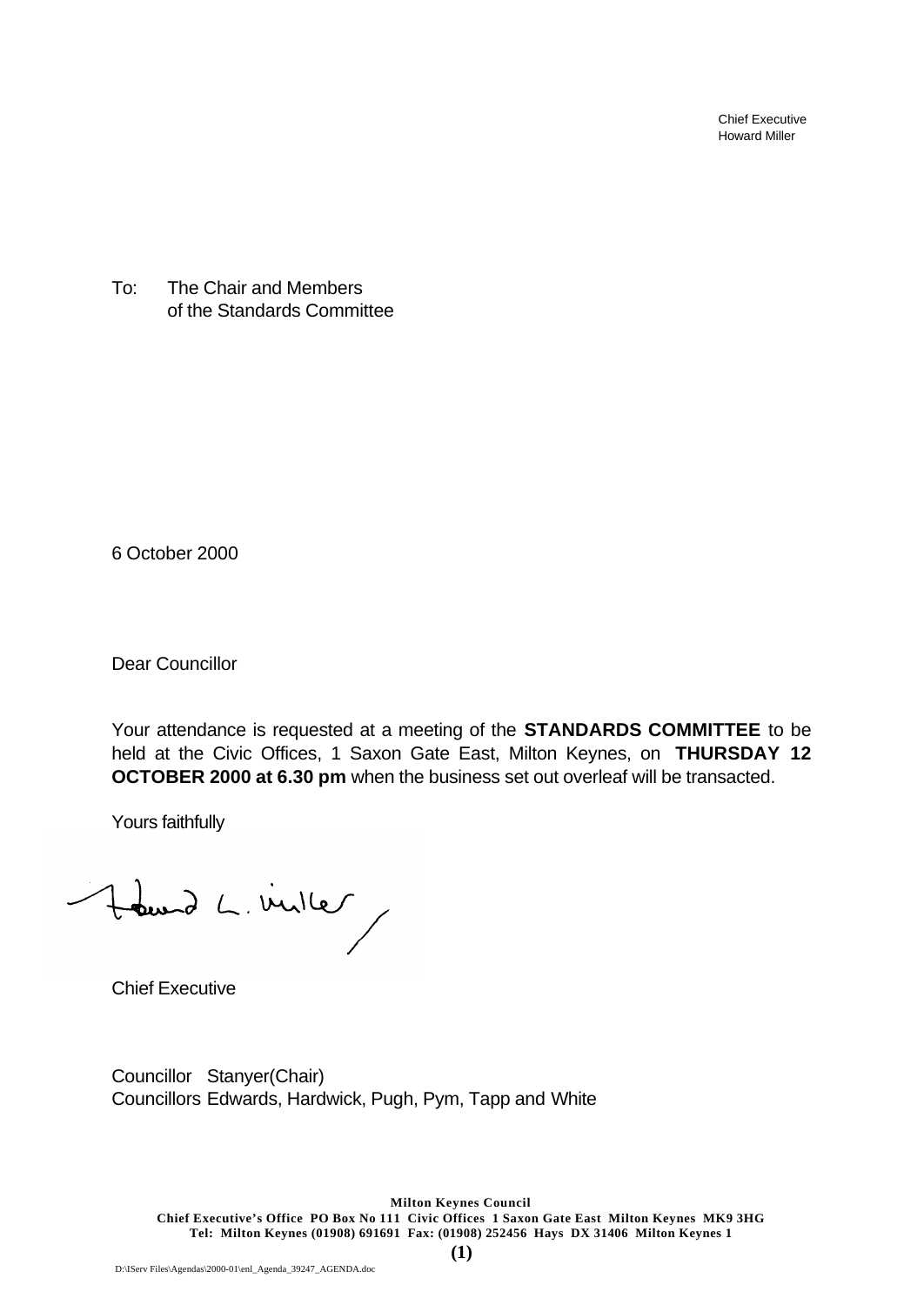## **AGENDA**

Item No:

#### **1. Apologies**

## **2. Appointment of Vice-Chair**

To consider appointing a Vice-Chair of the Committee for the Council year 2000/01.

#### **3. Minutes**

To approve, and the Chair to sign as a correct record, the Minutes of the meeting of the Committee held on 23 March 2000 (Item 2a) (**Page 3**) and of the special meeting held on 23 May 2000 (Item 2b) (**Page 4**).

## **4. Declarations of Interest**

Members and Officers to declare any interests they may have in accordance with the Local Government Act 1972.

## **5. Independent Chair**

To consider Item 5 (**Page 5**)

## **6. Local Government Act 2000**

To consider Item 6 (**Page 9**)

## **7. Local Government Act 2000 - General Principles of Conduct**

To consider Item 7 (**Page 15**)

#### **8. Committee News Sheet**

To receive the Committee's News Sheet which details a number of recent cases which relate to the work of the Committee.

#### **9. Exclusion of Public and Press**

To consider excluding the public and press from the meeting by virtue of Paragraph 1 (Staff) of Part I of Paragraph 12A of the Local Government Act 1972 in order that the Committee may consider the following items:

- (a) Progress on Outstanding Investigations
- (b) Complaint Against A Councillor